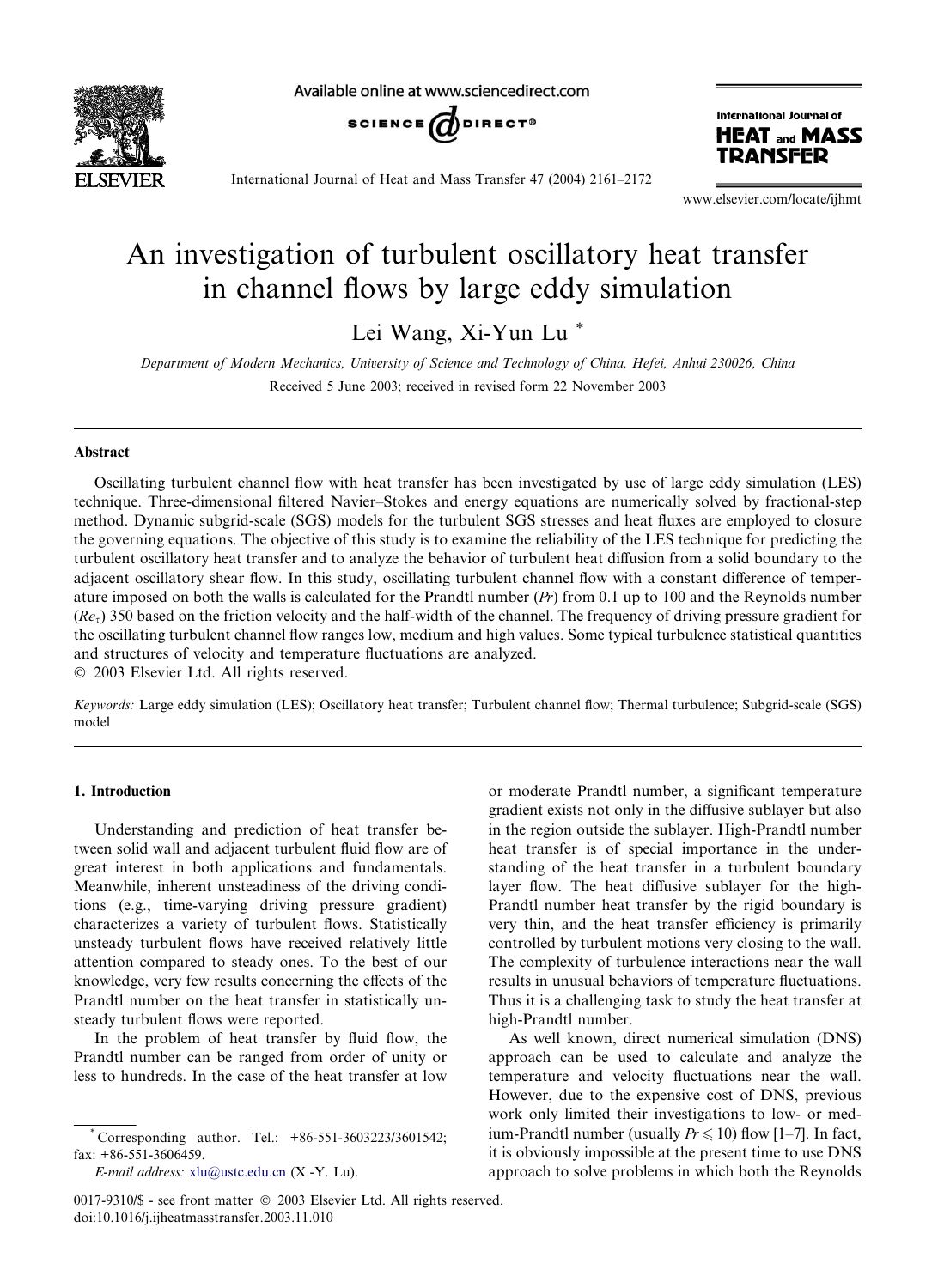| Nomenclature        |                                          |                                              |                                                 |
|---------------------|------------------------------------------|----------------------------------------------|-------------------------------------------------|
| $A_P$               | amplitude of driving pressure gradient   | $\boldsymbol{v}$                             | resolved spanwise velocity component            |
| $\overline{C}$      | SGS model coefficient                    | w                                            | resolved wall-normal velocity component         |
| $K_{\rm T}^+$       | mean turbulent heat transfer coefficient | $\mathcal{X}_i$                              | Cartesian coordinate axes                       |
| $K_{\rm TP}^+$      | phase-averaged turbulent heat transfer   | z                                            | wall-normal coordinate                          |
|                     | coefficient                              | $z^+$                                        | wall-normal coordinate normalized by the        |
| $\bar{p}$           | resolved modified pressure               |                                              | friction velocity                               |
| Pr                  | Prandtl number                           | $\delta$                                     | half-width of the channel                       |
| $Pr_{\rm T}$        | turbulent Prandtl number                 | $\delta_{i1}$                                | delta function along the streamwise direc-      |
| $q_i$               | SGS turbulent heat flux                  |                                              | tion                                            |
| Re                  | Reynolds number                          |                                              | thickness of diffusive sublayer                 |
| $Re_{\tau}$         | Reynolds number based on the friction    |                                              | size of grid filter                             |
|                     | velocity                                 | $\frac{\delta^+_{\rm T}}{\bar{\mathcal{A}}}$ | size of test filter                             |
| $R_{kk}$            | trace of SGS Reynolds stress             | $\omega_P$                                   | frequency of driving pressure gradient          |
| $\overline{S}_{ij}$ | resolved strain rate tensor              | $\tau_{ij}$                                  | SGS turbulent stress tensor                     |
|                     | time                                     | v                                            | molecular kinematic viscosity                   |
| $t_{P}$             | period of driving pressure gradient      | к                                            | thermal diffusivity                             |
| $\overline{T}$      | resolved temperature                     | $\langle \ \rangle$                          | average in the whole time and in the plane      |
| T'                  | resolved temperature fluctuation         |                                              | parallel to the wall plate                      |
| $T^+$               | resolved temperature normalized by the   | $\langle \ \rangle_P$                        | phase-average at the same phase and space-      |
|                     | friction temperature                     |                                              | average in the plane parallel to the wall plate |
| $T_{\delta}$        | temperature on the upper wall            | $\langle \ \rangle_{S}$                      | average in the plane parallel to the wall plate |
| $T_{-\delta}$       | temperature on the bottom wall           | Subscripts                                   |                                                 |
| $T_{\tau}$          | friction temperature                     |                                              |                                                 |
| $\boldsymbol{u}$    | resolved streamwise velocity component   | rms<br>min                                   | root mean square<br>minimum                     |
| $\bar{u}_i$         | resolved velocity components             |                                              |                                                 |
| $u_i'$              | resolved velocity fluctuations           | Superscript                                  |                                                 |
| $u_{\tau}$          | friction velocity                        |                                              | normalized quantity by wall parameters          |
|                     |                                          |                                              |                                                 |

and Prandtl numbers are large, since the number of mesh points required to describe all the scales is of order  $Pr<sup>3</sup> Re<sup>9/4</sup>$ . However, it is now well established that large eddy simulation (LES) technique, which is much cheaper than the DNS since it solves only the large-scale components of turbulent flow and models the subgrid-scales (SGS) effects via SGS models, provides an effective tool to study detailed features of turbulent flows. Usually, the SGS model is a key problem in the LES and a dynamic SGS model was proposed by Germano et al. [8] which overcame some shortcomings of the Smagorinsky model [9]. The dynamic model gained a remarkable success in the past decade and it gave a new impetus to the development of new strategies for LES [10–15]. On account of the improvements made by the new SGS models, it becomes highly tempting to use the dynamic SGS model for studying the turbulent heat transfer at high-Prandtl number.

On the other hand, statistically unsteady turbulent flows driven by time-varying external force have received very little attention compared to statistically steady ones. Spalart and Baldwin [16] carried out the DNS of a turbulent oscillating boundary layer and dealt with the transition problem in the purely oscillating flow. Lu et al. [17] performed the LES for an oscillating turbulent flow past a circular cylinder. Then, Hsu et al. [18] first employed the LES technique coupled with dynamic SGS model to investigate an oscillating turbulent flow over a plate and confirmed that the LES approach based on the dynamic SGS model is suited to tackle unsteady problems. Recently, Scotti and Piomelli [19] carried out the LES of pulsating turbulent channel flow driven by an oscillating pressure gradient and verified that the LES approach can predict reasonably unsteady turbulent behavior.

In this paper, LES technique is employed to investigate oscillating turbulent channel flow with heat transfer. To authors' knowledge, it is the first time to study the problem, in particular for high-Prandtl number heat transfer, by use of the LES approach. The oscillating turbulent channel flow driven by a time-varying pressure gradient with constant difference of temperature imposed on different walls is calculated. Three-dimensional resolved incompressible Navier–Stokes equations are solved by the fractional-step method proposed by Verzicco and Orlandi [20]. Dynamic SGS models for SGS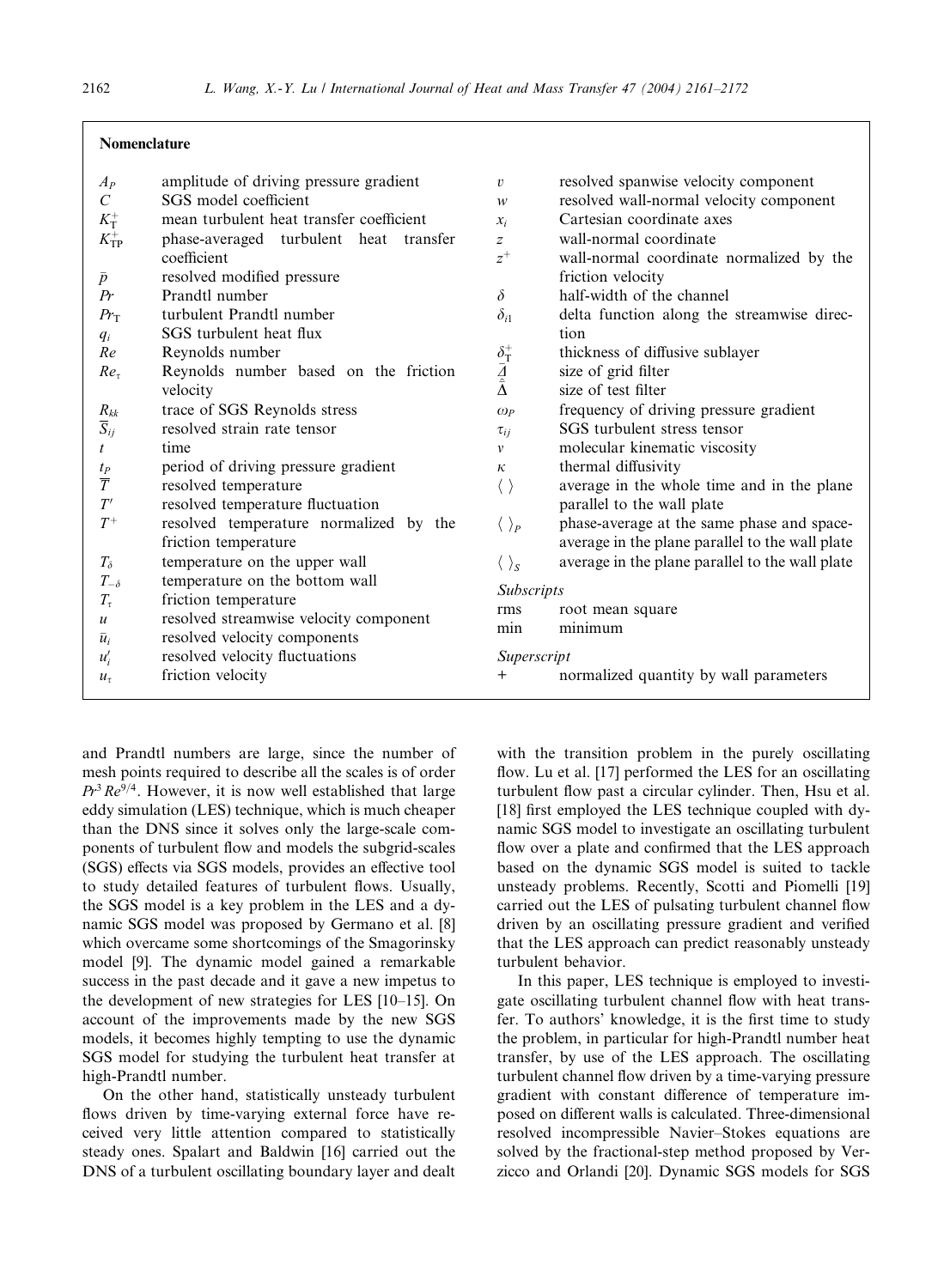turbulent stresses and turbulent heat fluxes are employed to closure the equations.

## 2. Mathematical formulations

To investigate turbulent oscillatory heat transfer in a channel flow, the three-dimensional, time-dependent filtered incompressible Navier–Stokes and energy equations are simultaneously solved. To non-dimensionalize these equations, the half-width of the channel  $\delta$  is used as the length scale, the mean friction velocity  $u_{\tau}$ , which will be defined in the following, as the velocity scale, and the difference of temperature between the upper and lower walls  $\Delta T$  as the temperature scale. Then, the nondimensional governing equations are given as

$$
\frac{\partial \bar{u}_i}{\partial x_i} = 0 \tag{1}
$$

$$
\frac{\partial \bar{u}_i}{\partial t} + \frac{\partial}{\partial x_j} (\bar{u}_i \bar{u}_j) = -\frac{\partial \bar{p}}{\partial x_i} + \frac{1}{Re_\tau} \frac{\partial^2 \bar{u}_i}{\partial x_j \partial x_j} - \frac{\partial \tau_{ij}}{\partial x_j} + P_g \delta_{i1} \tag{2}
$$

$$
\frac{\partial \overline{T}}{\partial t} + \frac{\partial (\overline{T} \overline{u}_j)}{\partial x_j} = \frac{1}{Re_{\tau} Pr} \frac{\partial^2 \overline{T}}{\partial x_j \partial x_j} - \frac{\partial q_j}{\partial x_j}
$$
(3)

where  $\tau_{ij} = R_{ij} - \delta_{ij}R_{kk}/3$ ,  $R_{ij} = \overline{u_i u_j} - \overline{u_i} \overline{u_j}$ ,  $q_j = \overline{u_j} - \overline{u_j}$  $\overline{T}u_i$ , overbar "<sup>--</sup>" represents the resolved variable, the Reynolds number  $Re_\tau$  is defined as  $Re_\tau = u_\tau \delta/v$ , and the Prandtl number Pr as  $Pr = v/\kappa$  with v being the kinematic viscosity and  $\kappa$  the thermal diffusivity of the fluid.  $\bar{u}_i$  and  $\bar{T}$  are the resolved velocity and temperature. Here, the resolved velocity  $\bar{u}_i$  ( $i = 1, 2, 3$ ), for writing convenience, is represented as  $u$ ,  $v$  and  $w$  in the streamwise  $(x)$ , spanwise  $(y)$  and wall-normal  $(z)$  directions, respectively.  $\bar{p}$  is the resolved modified pressure, which contains a term  $R_{kk}/3$ .  $P_g\delta_{i1}$  denotes an external pressure gradient along the streamwise direction, and the pressure gradient  $P_g$  represents

$$
P_{g} = 1 + A_{P} \cos(\omega_{P} t) \tag{4}
$$

where  $\omega_P = 2\pi / t_P$ , and  $A_P$ ,  $\omega_P$  and  $t_P$  denote the amplitude, frequency and period of oscillating pressure gradient, respectively. Then, as used by Scotti and Piomelli [19], the friction velocity  $u<sub>\tau</sub>$  is defined based on the mean part of the pressure gradient in Eq. (4).

In Eqs. (2) and (3),  $\tau_{ii}$  and  $q_i$  represent SGS turbulent stress and heat flux, respectively, which need to be modeled by SGS models. It is assumed that the heat transfer is a passive scalar that does not influence the flow dynamics. Thus the temperature depends on both  $Re<sub>z</sub>$  and Pr independently. The overall expressions of the SGS stresses and turbulent heat flux are given as

$$
\tau_{ij} = -2C\overline{A}^2 |\overline{S}|\overline{S}_{ij}, \quad q_j = -\frac{C\overline{A}^2}{Pr_{\rm T}} |\overline{S}|\frac{\partial \overline{T}}{\partial x_j}
$$
(5)

where  $\overline{S}_{ij} = (\partial \overline{u}_i / \partial x_j + \partial \overline{u}_j / \partial x_i)/2, |\overline{S}| = [2\overline{S}_{ij}\overline{S}_{ij}]^{1/2}$ .  $\overline{\Delta}$  is the filter width, and  $Pr<sub>T</sub>$  represents the turbulent Prandtl number.

The model coefficients of C and  $Pr<sub>T</sub>$  in Eq. (5) are obtained by the approach proposed by Germano et al. [8]. After introducing a test filtering with a filter width  $\hat{\bar{A}}$  to Eqs. (1)–(3), the coefficients C and Pr<sub>T</sub> can be dynamically determined, by a least-square approach, as

$$
C = -\frac{1}{\bar{A}^2} \frac{\langle L_{ij} M_{ij} \rangle_S}{\langle M_{ij} M_{ij} \rangle_S}, \quad Pr_{\rm T} = -C\bar{A}^2 \frac{\langle F_i F_i \rangle_S}{\langle H_i F_i \rangle_S} \tag{6}
$$

where

$$
M_{ij} = 2\alpha^2 |\hat{\overline{S}}| \left[ \hat{\overline{S}}_{ij} - \frac{1}{3} \hat{\overline{S}}_{kk} \delta_{ij} \right] - \hat{m}_{ij},
$$
  
\n
$$
L_{ij} = \overline{u}_i \overline{u}_j - \hat{u}_i \hat{\overline{u}}_j - \frac{1}{3} (\overline{u}_k \overline{\hat{u}}_k - \hat{u}_k \hat{u}_k) \delta_{ij},
$$
  
\n
$$
m_{ij} = 2|\overline{S}| \left[ \overline{S}_{ij} - \frac{1}{3} \overline{S}_{kk} \delta_{ij} \right], \quad E_i = \hat{u}_i \hat{\overline{T}} - \overline{u}_i \hat{\overline{T}},
$$
  
\n
$$
F_i = \alpha^2 |\hat{\overline{S}}| \hat{B}_i - |\overline{S}| B_i \quad \text{and} \quad B_j = \frac{\partial \overline{T}}{\partial x_j}
$$

Here,  $\alpha = \hat{\bar{A}}/\bar{A}$  is chosen as 2 in the present calculation,  $\langle \ \rangle_{\mathcal{S}}$  denotes some kind of spatial averaging to remove the calculation oscillation [8]. It is still needed to note that the validity of the dynamic SGS models to study this kind of unsteady turbulent flow has been established [17–19].

In this study, no-slip and no-penetration velocity conditions are imposed at both the channel walls  $z = \pm 1$ . The flow and temperature fields are assumed to be statistically homogeneous in the streamwise and spanwise directions. Thus, periodic boundary conditions are employed in those directions. Two different constant temperatures  $T_{\delta} = 0.5$  and  $T_{-\delta} = -0.5$  are imposed on the top and bottom walls, which drive the heat transfer. Initial temperature field is set to be a linear distribution along the z-direction and homogeneous in the horizontal planes. Heat transfer computation is started after the flow field has statistically reached a fully developed turbulent state.

#### 3. Numerical methods

To perform LES calculation, a fractional-step method developed by Verzicco and Orlandi [20] is employed to solve Eqs.  $(1)$ – $(3)$ . Spatial derivatives are discretized by a second order central difference. Time advancement is carried out by the semi-implicit scheme using the Crank–Nicolson scheme for the viscous terms and the three-stage Runge–Kutta scheme for the convective terms. The discretized formulation was described in detail by Verzicco and Orlandi [20].

In this study, the size of computational domain is  $3\pi\delta \times 4\pi\delta/3 \times 2\delta$  with the corresponding grid number  $97 \times 97 \times 97$  in the streamwise, spanwise and wall-normal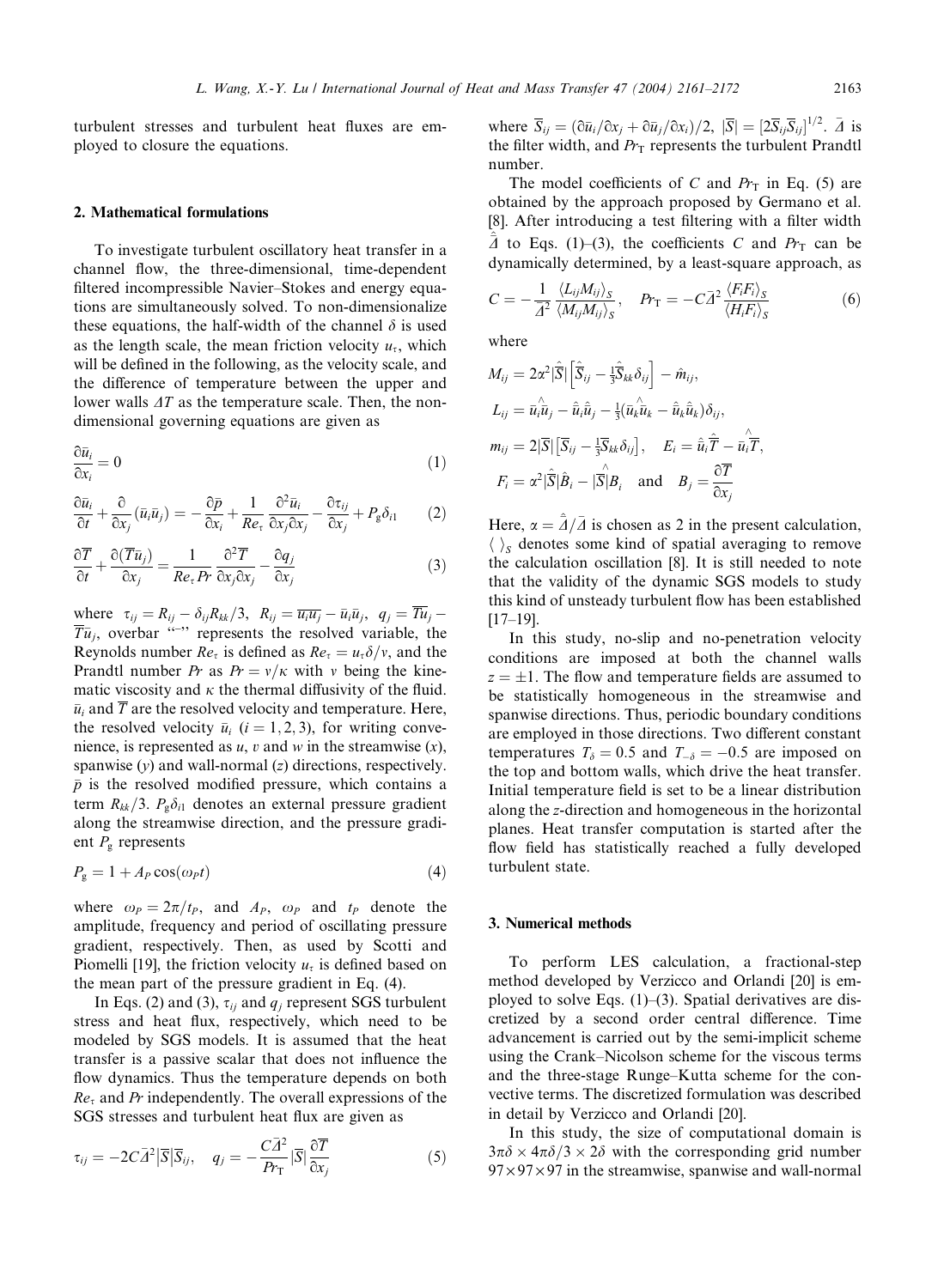directions, respectively. The domain size is chosen such that two-point correlations in both the streamwise and spanwise directions are negligibly small. The grid independence of the present calculation has been ensured for each simulation. The grid is uniform along the streamwise and spanwise directions. As well known, in a wall bounded flow, the resolution for resolving the viscous sublayer near the wall is a critical problem in LES [21]. Thus, to increase the grid resolution near both the walls in the wall-normal direction, the mesh is stretched following the transformation used in [15,22], so that the grid distribution in the z-direction is sufficient to resolve the viscous sublayer and diffusive sublayer near the boundary.

To validate quantitatively the present calculation, some typical DNS results of Na et al. [7] are used to examine our calculated results. Here, two cases with  $Re<sub>z</sub> = 150$  and  $Pr = 1$  and 10, which were studied by Na et al. [7] using DNS, are investigated. The distributions of mean temperature are shown in Fig. 1a. It is seen that our calculated result is in good agreement with the DNS data. Moreover, we have compared other turbulent quantities with some typical previous DNS results (not shown here) and can confirm that our calculation code enables the LES results to be satisfactory. To demonstrate that the computed results are independent of the time steps and grid sizes, the results calculated by different grid numbers and time steps are also shown in Fig. 1a.

Further, to exhibit the performance of the present LES at high-Prandtl number, a typical case is considered for a fully developed turbulent channel flow with a passive heat transfer at  $Pr = 100$  and  $Re = 10<sup>4</sup>$  based on the mean velocity and the half-width of the channel. Fig. 1b shows the profile of mean temperature normalized by the friction temperature. Experimental and computational data given by Nagano and Shimada [23] at  $Pr = 95$ with the same Reynolds number are depicted in Fig. 1b. Although the Prandtl number in this calculation is somewhat different from that in [23], both the results are reasonably in good agreement with each other.



Fig. 1. Validation and verification for the present calculations: (a) mean temperature profiles for  $Pr = 1$  and 10 and comparison with DNS data [7] with condition 1: grid number  $65 \times 97 \times 65$  and time step 0.001 as well as condition 2: grid number  $129 \times 193 \times 129$  and time step 0.0005; (b) mean temperature profile for a fully developed turbulent channel flow with a passive heat transfer at  $Pr = 100$  and comparison with experimental and computational data [23].



Fig. 2. Distributions of the mean streamwise velocity and its fluctuation at medium frequency (i.e., case 2), and comparison with data obtained numerically by Scotti and Piomelli [19] and experimentally by Tardu et al. [24]: (a) mean streamwise velocity; (b) mean streamwise velocity fluctuation.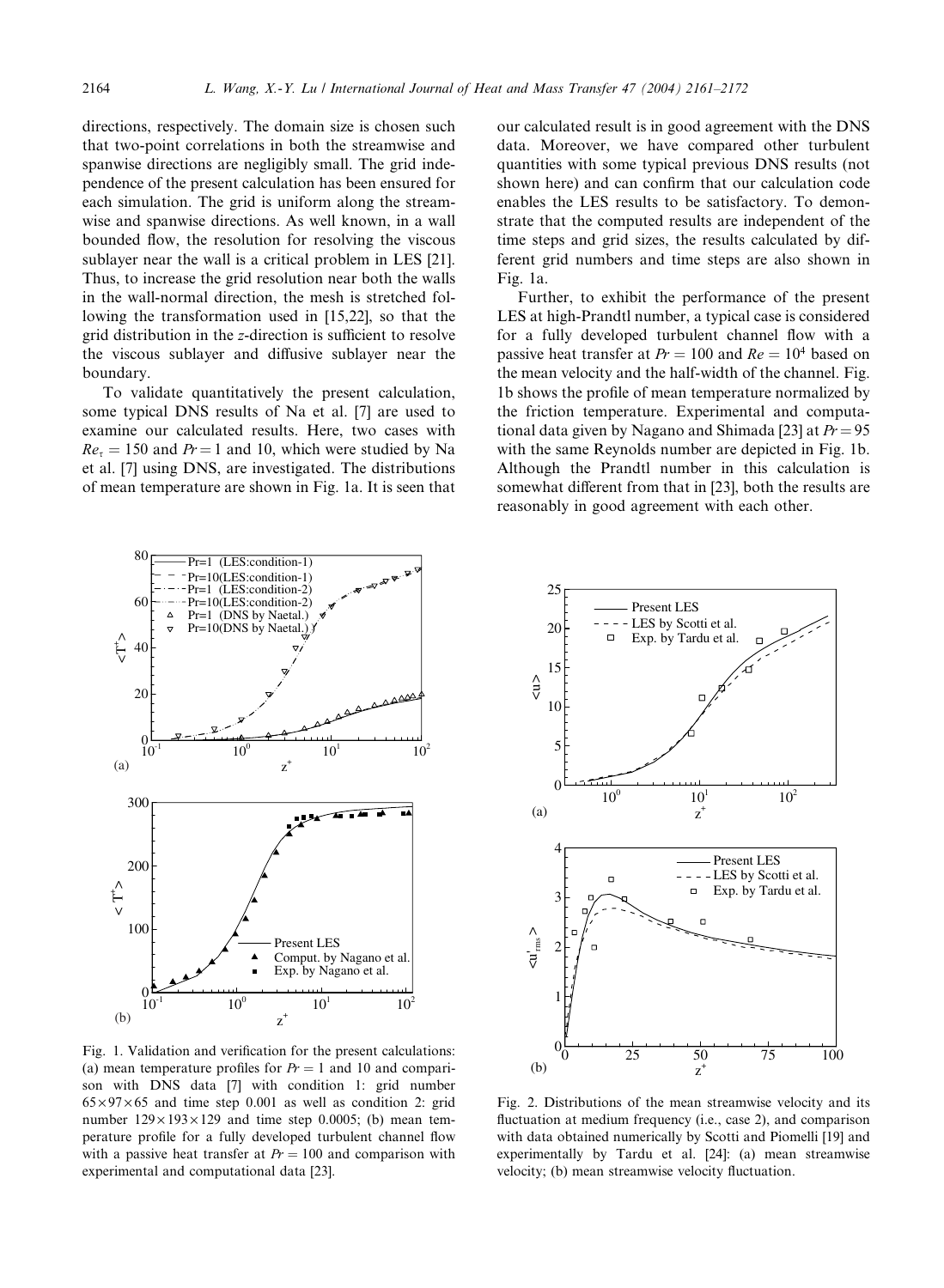## 4. Results and discussion

Typical calculations have been undertaken for the Prandtl number  $Pr = 0.1$  to 100, and the Reynolds number  $Re<sub>z</sub> = 350$ . The oscillating turbulent flow with the mean and the oscillating parts is driven by the pressure gradient. The amplitude  $(A<sub>P</sub>)$  and frequency  $(\omega_P)$  of the oscillating pressure gradient in Eq. (4) are given as follows:  $\omega_P = 0.56$ ,  $A_P = 8$  (hereafter, referred to as case 1);  $\omega_P = 3.5$ ,  $A_P = 50$  (case 2); and  $\omega_P = 14.0$ ,  $A_P = 200$  (case 3), which were investigated numerically by Scotti and Piomelli [19]. Three cases correspond to low, medium and high frequency with the ratio between the oscillating and mean centerline velocity approximately 0.7.

## 4.1. Turbulent flow characteristics

To demonstrate the mean quantities of oscillating turbulent flow, Fig. 2 shows the mean streamwise velocity (i.e.,  $\langle \bar{u} \rangle$ ) and its fluctuation (i.e.,  $\langle u'_{\text{rms}} \rangle$ ) for the oscillating turbulent channel flow. It is interesting to find that there exists a buffer layer followed by a standard logarithmic region in the velocity profile, which is closely similar to that of a fully developed turbulent channel flow driven by a constant pressure gradient. To validate the present calculation further, numerical and experimental results [19,24] are shown in Fig. 2. The experimental data are consistently higher than those obtained numerically by the LES, and the present calculated results are in better agreement with the experimental data [24].

As well known, the oscillating channel flow differs significantly from the steady one. Fig. 3a shows the phase-averaged streamwise velocity (i.e.,  $\langle \bar{u} \rangle_p$ ) profiles during the cycle. Based on the velocity profiles, a layer that obeys the semi-logarithmic law exists above the viscous sublayer, especially when the centerline velocity is near its maximum. However, the semi-logarithmic law regions in the accelerating phase are narrower and closer to the wall (e.g.,  $0t_P/8$  and  $t_P/8$ ), while those in the decelerating phase are broader and more far away from the wall (e.g.,  $3t_P/8$  and  $4t_P/8$ ). This behavior reveals the difference in turbulence characteristics between the accelerating and decelerating phases, which was verified experimentally [25] and numerically [18].

The distributions of the phase-averaged root-meansquare values (or turbulence intensities) of the velocity fluctuations are demonstrated in Fig. 3b–d. The intensity of  $\langle u'_{\text{rms}}\rangle$  (Fig. 3b) is generally higher than those of other two components  $\langle v'_{\text{rms}}\rangle_P$  (Fig. 3c) and  $\langle w'_{\text{rms}}\rangle_P$  (Fig. 3d). The peak values of  $\langle u'_{\text{rms}}\rangle_P$  in the decelerating phase



Fig. 3. Profiles of the phase-averaged streamwise velocity and velocity fluctuations at medium frequency: (a) streamwise velocity; (b) streamwise velocity fluctuation; (c) spanwise velocity fluctuation; (d) wall-normal velocity fluctuation.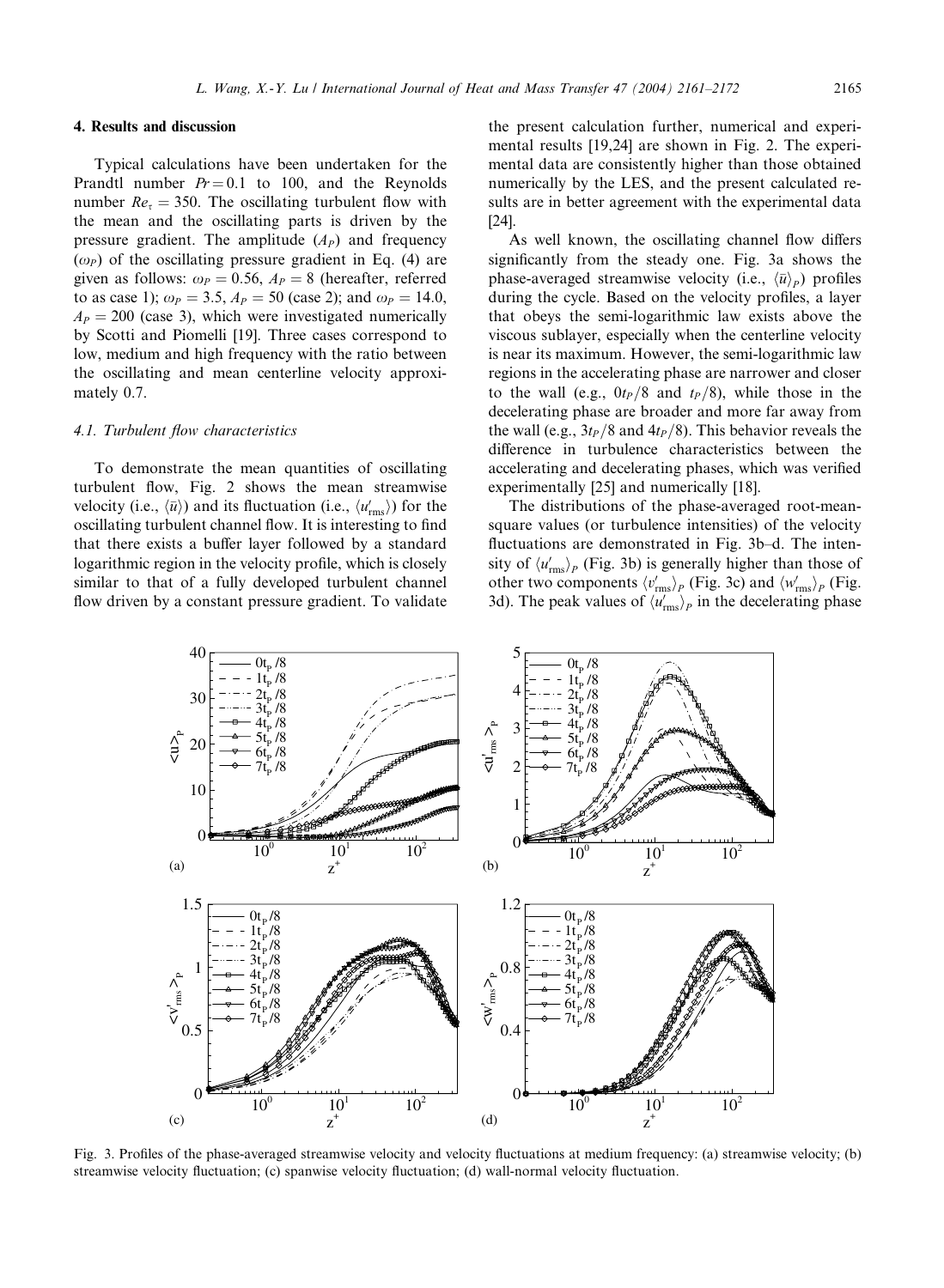are higher than those in the accelerating phase, i.e., the streamwise velocity fluctuation is mainly generated during the deceleration and suppressed during the acceleration. This behavior was confirmed experimentally [25] and numerically [18]. However, the variation of the spanwise and wall-normal intensities near the wall during the cycle has the opposite behavior with respect to the change of the streamwise intensity, and the behavior is consistent with the finding [19]. Thus, the distributions of the spanwise and wall-normal intensities near the wall at the phases from  $0t_P/8$  to  $3t_P/8$  exhibit obviously lower than those at the phases from  $4t_P/8$  to  $7t_P/8$ . Further, based on the analysis of the Reynoldsstress budgets at different phases (not shown here), turbulence production characteristics during the acceleration and deceleration phases agree with the evolution of the velocity fluctuations in Fig. 3.

#### 4.2. Turbulent heat transfer

To demonstrate the behavior of turbulent heat transfer in the vicinity of the wall, the mean temperature near the bottom wall, i.e.,  $\langle T^+ \rangle = [\langle \overline{T}(z) \rangle - \overline{T}(-1)]/T_{\tau}$ , is shown in Fig. 4a versus  $z^+ = (z+1)u_z/v$  in logarithmic scale, where the friction temperature  $T<sub>z</sub>$  is defined as  $T_{\tau} = (\kappa/u_{\tau}) [\partial \langle \overline{T} \rangle / \partial z]_{z=-1}$ . It is seen that higher temperature appears at larger Prandtl number in the vicinity of the wall. Similar to the mean velocity distribution, there exists a buffer layer followed by a logarithmic region in the mean temperature profile, where  $\langle T^+ \rangle$  behaves as

$$
\langle T^{+} \rangle = \beta_1 (Pr) z^{+} \quad \text{and} \quad \langle T^{+} \rangle = \alpha \ln z^{+} + \beta_2 (Pr) \tag{7}
$$

where  $1/\alpha$  represents the von Karman constant for the mean temperature profile,  $\beta_1$  and  $\beta_2$  do not vary with  $z^+$ but change with the Prandtl number. Kader and Yaglom [26] found  $\alpha = 2.12$  approximately while Kader [27] gave an empirical expression for the function  $\beta_2$  that describes the experimental results in the logarithmic region of the fully turbulent boundary layer. The logarithmic curve of (7) is plotted in Fig. 4a. It is interesting to note that the slope of  $\alpha$  is approximately constant for  $Pr = 0.1, 1, 10$ , 50 and 100, almost independent of the Prandtl number. This means that the  $z^+$ -logarithmic plots of mean temperature profile may be nearly parallel for different Pr numbers, which was confirmed based on DNS calculations [5,6].

Within the diffusive sublayer near the boundary, Shaw and Hanratty [28] proposed theoretically a relation between the non-dimensional thickness  $\delta_{\rm T}^+$  of the heat diffusive sublayer and its dynamic equivalent  $\delta_u^+$ through the Prandtl number for statistically steady turbulent flow with heat transfer,  $\delta_{\rm T}^+ = Pr^{-1/3} \delta_u^+$ . To illustrate the behavior of mean diffusive sublayer, based on the mean temperature profiles in Fig. 4a, it can be found that the mean diffusive boundary layer thickness gets thinner and thinner with the increase of the Prandtl



Fig. 4. Profiles of the mean and phase-averaged temperature at medium frequency: (a) mean temperature for different Prandtl numbers; (b) phase-averaged temperature for  $Pr = 1$ .

number. If we renormalize these profiles in the vicinity of the wall, it is easy to obtain that the values of mean diffusive sublayer thickness for different Pr numbers are related approximately by the  $Pr^{-1/3}$  law given theoretically or by the  $Pr^{-0.3}$  law predicted experimentally [28].

Further, the phase-averaged temperature (i.e.,  $\langle T^{+} \rangle_{P} = [\langle \overline{T}(z) \rangle_{P} - \overline{T}(-1)]/T_{\tau}$  profiles for  $Pr = 1$  are shown in Fig. 4b. Similar to the mean temperature distribution in Fig. 4a, the buffer layer and the logarithmic region still appear approximately in the phase-averaged temperature profiles. Following the relation (7), the phaseaveraged temperature,  $\langle T^+ \rangle_P$ , can also be written as

$$
\langle T^{+} \rangle_{P} = \beta_{1}(t/t_{P}, Pr)z^{+} \text{ and}
$$
  

$$
\langle T^{+} \rangle_{P} = \alpha \ln z^{+} + \beta_{2}(t/t_{P}, Pr)
$$
 (8)

where  $\beta_1$  and  $\beta_2$  are dependent on the Prandtl number and the phase  $(t/t_P )$  while  $\alpha$  is still chosen as  $\alpha = 2.12$ approximately found by Kader and Yaglom [26]. As expected, the slope of  $\alpha$  is approximately constant from Fig. 4b, and almost independent of the Prandtl number and the phase.

Based on the mean and phase-averaged temperature, we discuss the Prandtl number dependence of the corresponding mean and phase-averaged turbulent heat transfer coefficients,  $K_{\rm T}^+$ ,  $K_{\rm TP}^+$ , respectively, defined as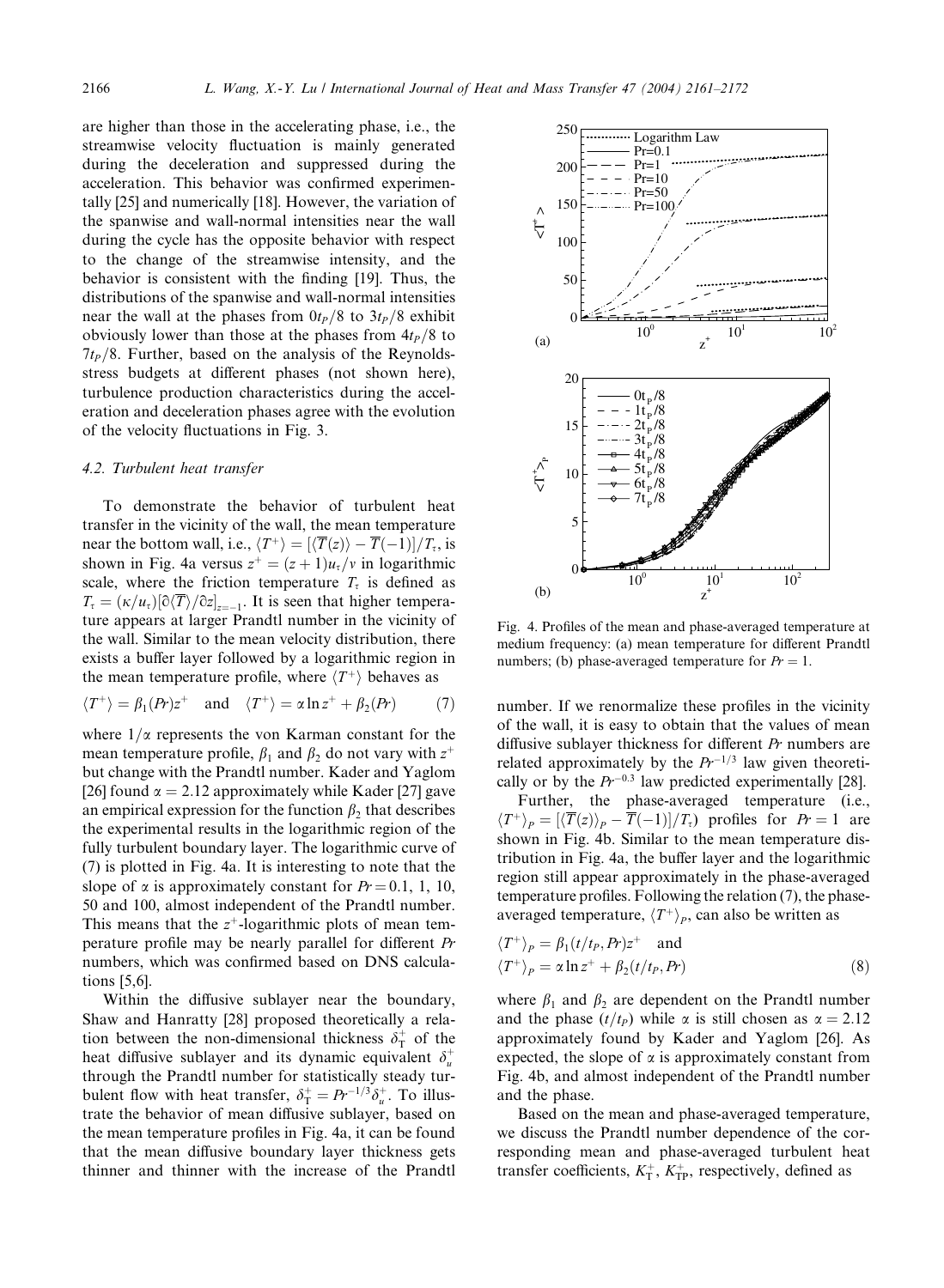$$
K_{\rm T}^{+} = \frac{\kappa}{u_{\rm t} \Delta T_{\rm c}} \left( \frac{\partial \langle \overline{T} \rangle}{\partial z} \right) \Big|_{z=-1} \quad \text{and}
$$
  

$$
K_{\rm TP}^{+} = \frac{\kappa}{u_{\rm t} \Delta T_{\rm c}} \left( \frac{\partial \langle \overline{T} \rangle_{P}}{\partial z} \right) \Big|_{z=-1} \tag{9}
$$

where  $\Delta T_c$  is the difference of temperature between the wall and the core of the channel flow. Kader and Yaglom [26] suggests the *Pr* dependence of  $K_T^+$  as  $K_{\rm T}^+ \sim Pr^{-2/3}$  as  $Pr \to \infty$  for fully developed statistically steady turbulent wall flow with heat transfer. Shaw and Hanratty [28] found  $K_{\rm T}^+ \sim Pr^{-0.7}$  from their experiment. As shown in Fig. 5, it is found that the turbulent heat transfer coefficient  $K_T^+$  and  $K_{TP}^+$  calculated by the mean and phase-averaged quantities of the oscillatory heat transfer fall approximately between the  $Pr^{-0.7}$  law predicted experimentally [28] and the  $Pr^{-2/3}$  law proposed theoretically [26]. Thus, the mean and phase-averaged quantities of the oscillating turbulent flow with heat transfer still obey reasonably the relation predicted theoretically or experimentally for fully developed statistically steady turbulent wall flow with heat transfer.

Fig. 6a shows the profiles of mean temperature fluctuation (i.e.,  $\langle T'_{\rm rms} \rangle$ ) for  $Pr = 0.1$  to 100. Here, the temperature fluctuation is normalized by the friction



Fig. 5. Distribution of the mean and phase-averaged turbulent heat transfer coefficients versus Prandtl number at medium frequency: (a) mean turbulent heat transfer coefficient; (b) phase-averaged turbulent heat transfer coefficient.

temperature  $T<sub>z</sub>$  and, for writing convenience, is still denoted as T' in the following description. At  $Pr = 0.1$ , the intensity of the fluctuating part of temperature is high all over the channel. Unlike the velocity fluctuations, the temperature intensity reaches a maximum at the central plane of the channel. According to Lyons et al. [29,30], this character is due to the fact that the different boundary conditions of the temperature imposed on different walls cause a non-zero mean temperature gradient in the center of the channel. At  $Pr = 1$ , it is noticed that there is a local extremum in the temperature fluctuation at approximately  $z^+=18$  from the closest channel wall, which is close to the maximum of the streamwise velocity fluctuation that occurs approximately at  $z^+=16$ , as shown in Fig. 2. As the distance from the wall goes to zero, both the fluctuations of velocity and temperature approach to zero linearly with a slope varying with the Prandtl number. At  $Pr = 50$  and 100, it has been shown that large temperature fluctuations are significant only close to the wall and the maximum of them shifts towards the wall as the Prandtl number increases.

The phase-averaged temperature fluctuation (i.e.,  $\langle T'_{\text{rms}}\rangle_P$ ) for  $Pr = 1$  at different phases is shown in Fig. 6b.



Fig. 6. Profiles of the mean and phase-averaged temperature fluctuation at medium frequency: (a) mean temperature fluctuation for different Prandtl numbers; (b) phase-averaged temperature fluctuation for  $Pr = 1$ .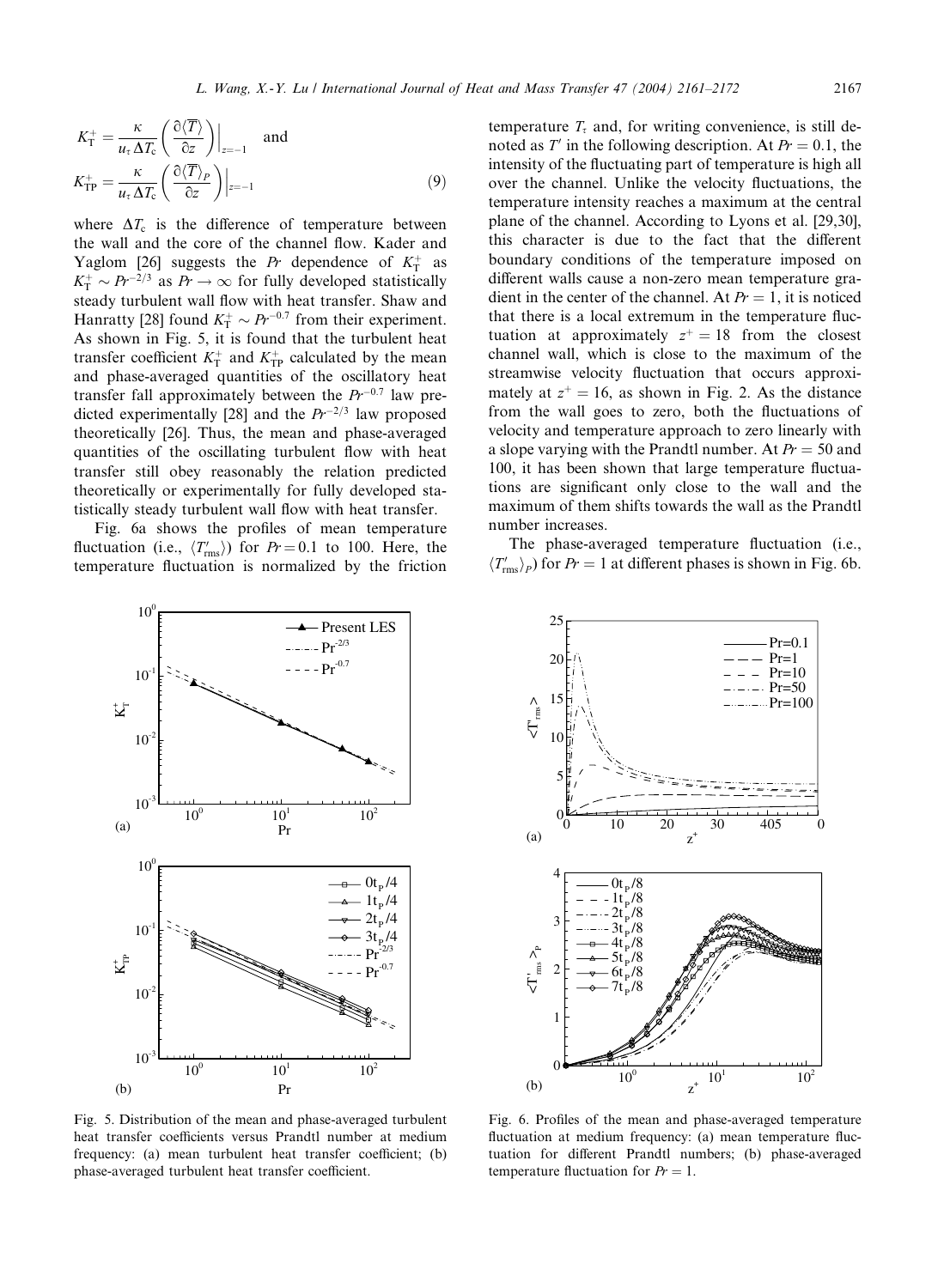The distributions of the temperature fluctuation near the wall at the phases from  $0t_P/8$  to  $3t_P/8$  are obviously lower than those at the phases from  $4t_P/8$  to  $7t_P/8$ . Because the temperature fluctuation is closely relevant to the velocity fluctuations, the variation of the temperature fluctuation is consistent with the change of the velocity fluctuations in Fig. 3.

To reveal the character of mean turbulent heat transfer near the solid walls of the oscillating turbulent channel flow, Fig. 7 shows the variations of the mean streamwise and wall-normal turbulent heat fluxes versus  $z^+$ , respectively, in the wall region for different Prandtl numbers from 0.1 to 100. As the Prandtl number increases, the heat fluxes by turbulent transport  $\langle u'T' \rangle$  and  $\langle w' T' \rangle$  become increasingly significant in the region near the wall. Furthermore, we can expand  $\langle u'T' \rangle$  and  $\langle w'T' \rangle$ into power series of  $z^+$  in the vicinity of wall,

$$
\langle u'T'\rangle = a_1 z^{2^2} + a_2 z^{3^2} + \cdots \tag{10a}
$$

$$
\langle w'T'\rangle = b_1 z^{+^3} + b_2 z^{+^4} + \cdots \tag{10b}
$$

Here, note that  $w' = c_1 z^{2} + c_2 z^{3} + \cdots$ , due to  $(\partial w'/\partial z)|_{z=\pm 1} = 0.$ 

Both curves of the square and cubic laws with the wall-normal distance are plotted in Fig. 7 with logarithmic scales to illustrate the first terms in (10). The



Fig. 7. Distributions of the mean streamwise and vertical turbulent heat fluxes at medium frequency: (a) streamwise turbulent heat flux; (b) vertical turbulent heat flux.

turbulent heat fluxes in the streamwise and wall-normal directions agree well with the leading term behavior in (10) in the near wall region.

The corresponding phase-averaged streamwise and wall-normal turbulent heat fluxes (i.e.,  $\langle u'T' \rangle_P$  and  $\langle w'T'\rangle_P$ ) at Pr = 1 during the cycle are shown in Fig. 8. The variation of the streamwise and wall-normal turbulent heat fluxes is relevant to the corresponding change of the velocity fluctuations in the streamwise and wall-normal directions. The distributions of  $\langle u/T' \rangle_P$  in the decelerating phase are higher than those in the accelerating phase, i.e., the streamwise turbulent heat flux is mainly generated during the deceleration and suppressed during the acceleration. Corresponding to the development of the wall-normal velocity fluctuation in Fig. 3, the distributions of the wall-normal turbulent heat flux near the wall during the phases from  $0t_P/8$  to  $3t_P/8$  are lower than those during the phases from  $4t_P/8$ to  $7t_P/8$ . Meanwhile, both curves of the square and cubic laws with the wall-normal distance are demonstrated in Fig. 8. The turbulent heat fluxes in the streamwise and wall-normal directions at different phases agree well with the leading term behavior in (10) in the near wall region.



Fig. 8. Profiles of the phase-averaged streamwise and wallnormal turbulent heat fluxes for  $Pr = 1$  at medium frequency: (a) streamwise turbulent heat flux; (b) vertical turbulent heat flux.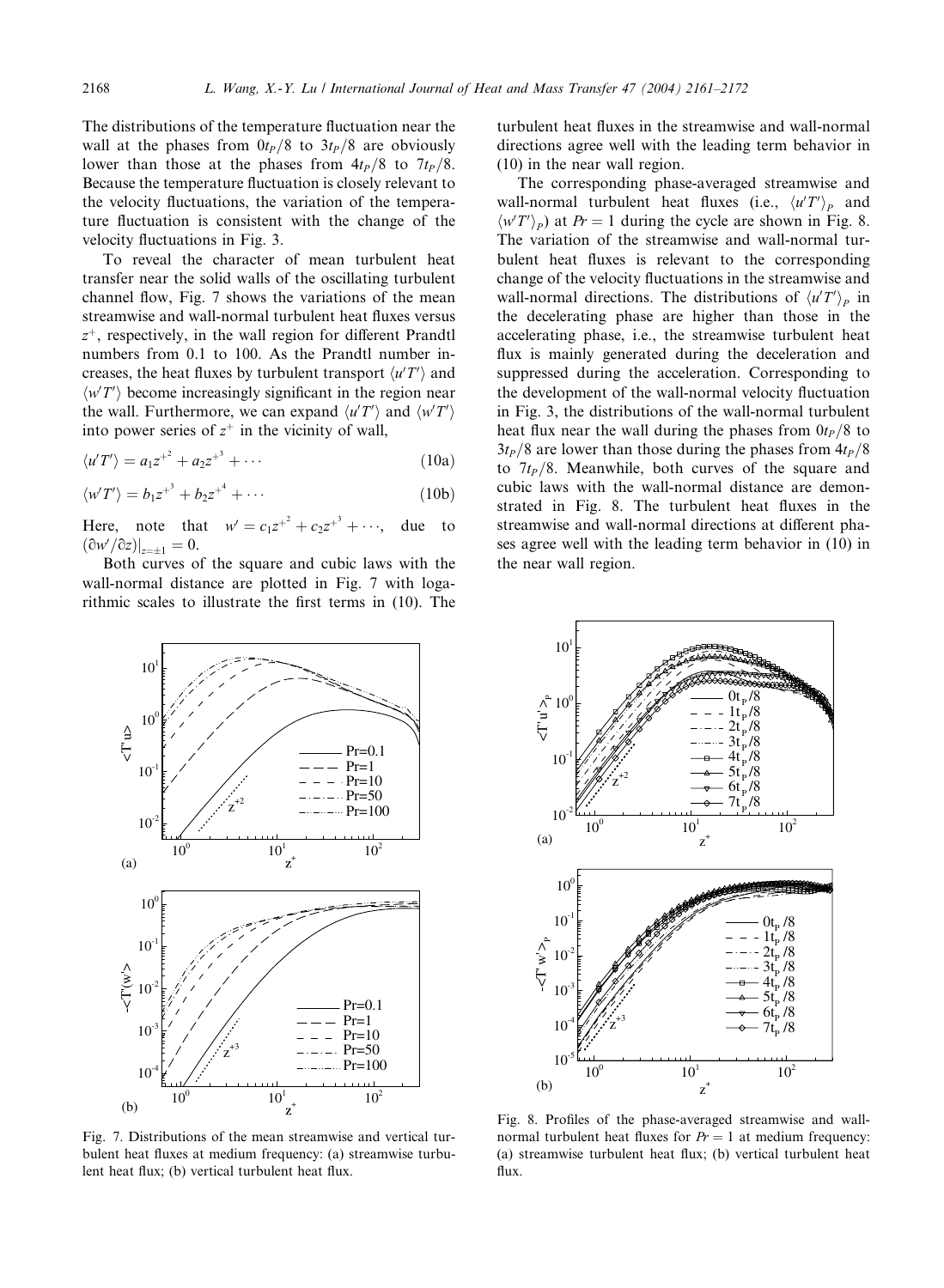

Fig. 9. Distributions of the phase-averaged velocity at several phases: (a) low frequency (case 1); (b) high frequency (case 3).

# 4.3. Effect of the driving frequency on turbulent flow and heat transfer

The phase-averaged quantities for low and high frequency, corresponding to case 1 and case 3, are briefly discussed. Fig. 9 shows the distributions of the phaseaveraged velocity during the cycle for both low and high frequencies. At low frequency in Fig. 9a, the entire flow is strongly affected by the oscillation from the mean velocity profiles and the flow relaminarizes during the cycle with little residual turbulent fluctuations (not shown here). At high frequency in Fig. 9b, the mean velocity profile in the outer region remains essentially unaltered and a logarithmic layer with the usual slope is illustrated.

To reveal the effect of driving frequency on turbulent heat transfer, Figs. 10 and 11 show the phase-averaged temperature and its fluctuation, and the phase-averaged streamwise and wall-normal turbulent heat fluxes at  $Pr = 1$  for low and high frequency. The corresponding quantities at medium frequency are shown in Figs. 4b, 6b and 8, respectively. As expected, at low frequency in Fig. 10, the difference of those quantities for different phases is obvious. However, at high driving frequency in Fig. 11, little difference is seen with respect to the statistically steady case. This behavior agrees well with previous numerical results [18,19] and experimental data [31,32]. Meanwhile, as shown in Figs. 10c,d and 11c,d the turbulent heat fluxes in the streamwise and



Fig. 10. Distributions of the phase-averaged quantities at low frequency (case 1): (a) temperature; (b) temperature fluctuation; (c) streamwise turbulent heat flux; (d) wall-normal turbulent heat flux.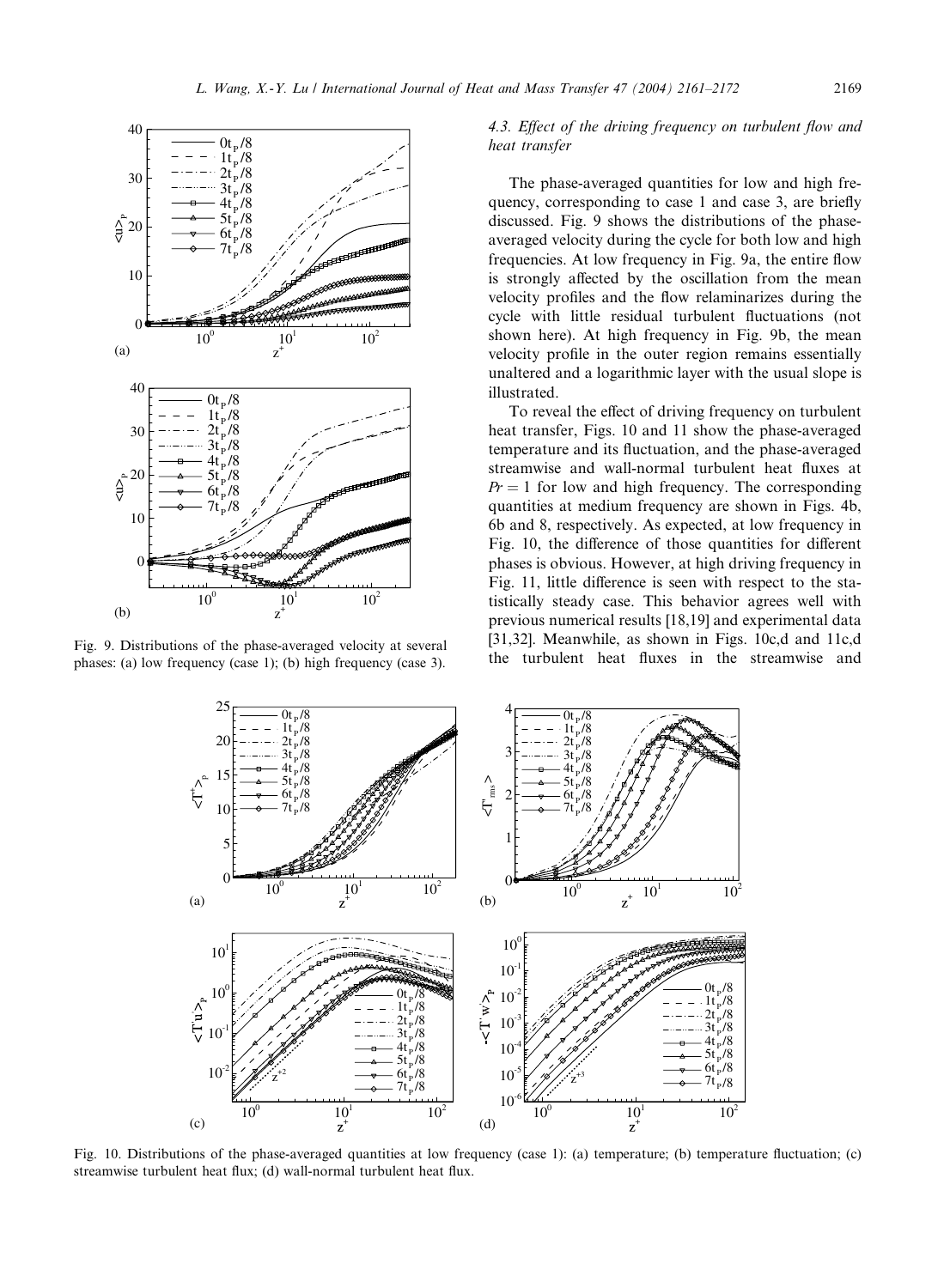

Fig. 11. Distributions of the phase-averaged quantities at high frequency (case 3): (a) temperature; (b) temperature fluctuation; (c) streamwise turbulent heat flux; (d) wall-normal turbulent heat flux.

wall-normal directions are consistent perfectly with the leading term behavior in (10) in the near wall region.

#### 4.4. Turbulence structure

The effect of the oscillating flow on the turbulent statistics stems from a profoundly different topology of turbulent structures. The structures of instantaneous velocity and temperature fluctuations are briefly discussed to support the time evolution of the turbulent quantities described in the above. Fig. 12 shows the patterns of instantaneous streamwise velocity and temperature fluctuation in the  $(x, y)$  plane at  $z^+ = 8$  for medium frequency (i.e., case 2). As the flow picks up momentum, very long and smooth streaks develop and burst into a localized turbulent spot in Fig. 12a, eventually fill the whole channel in Fig. 12b. Those streakstructures undergoing a spot-like transition were reported experimentally by Sarpkaya [33]. The corresponding instantaneous temperature fluctuation fields at  $Pr = 1$  are shown in Fig. 12c and d. One can identify the local spots in accordance with the high- and low-temperature regions alternately. These visualizations imply that the turbulent mixing of temperature is controlled by the turbulence dynamics in the near wall region.

Contours of the resolved temperature fluctuation close to the wall in a cross plane  $(y, z^+)$  for  $Pr = 1$ , 10 and 100 at medium frequency are shown in Fig. 13, where the high- and low-temperature streaks are visualized. The organized streaks of the temperature fluctuation exhibit the coherent structures due to the succession of ejection and sweeping events. It is identified that smaller scale structures near the solid boundary appear at higher Prandtl number. The scale in the temperature fluctuation decreases with the increase of Prandtl number in a manner inversely proportional to  $Pr^{1/2}$ indicated by Tennekes and Lumley [34]. The vertical size of the closed temperature contours clearly shows that the heat transfer takes place in a much thinner region at  $Pr = 100$  than at  $Pr = 1$ . Consequently, nearly all the turbulent structures existing in the wall region are effective in the heat transfer process at  $Pr = 1$ , but only the smallest structures subsisting very close to the wall are involved in the transfer process at  $Pr = 100$ .

# 5. Concluding remarks

Large eddy simulation of an oscillating turbulent channel flow with heat transfer is performed for the Prandtl number from 0.1 up to 100 and the Reynolds number 350. The frequency of driving pressure gradient for the oscillating turbulent channel flow ranges low, medium and high values. Statistical turbulence quantities including the mean and phase-averaged velocity, temperature and their fluctuations, heat transfer coeffi-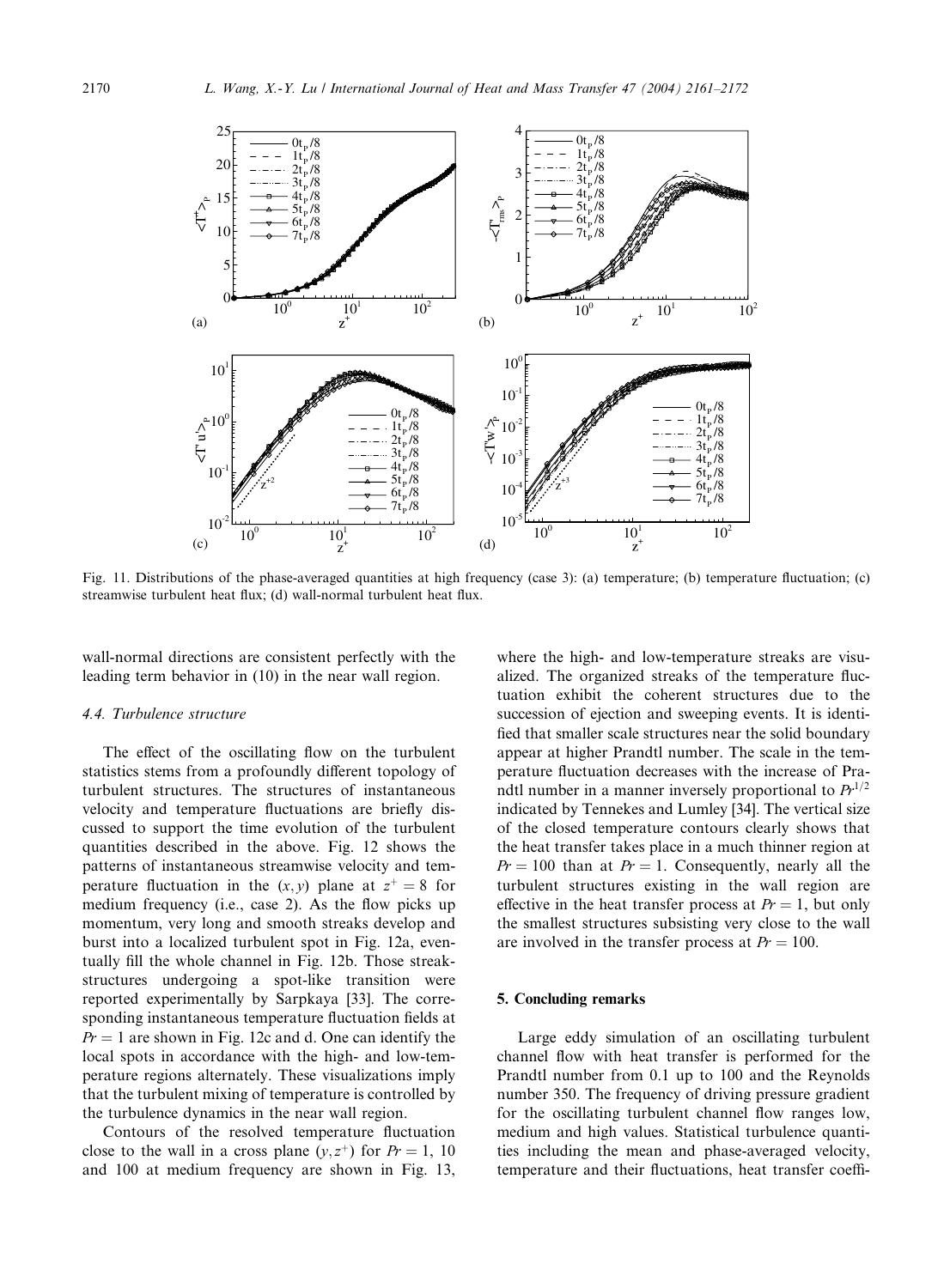

Fig. 12. Contours of instantaneous streamwise velocity fluctuation and temperature fluctuation in the  $(x, y)$  plane with  $z^+ = 8$ at medium frequency (case 2): (a) streamwise velocity fluctuation at  $0t_P/2$ ; (b) streamwise velocity fluctuation at  $t_P/2$ ; (c) temperature fluctuation at  $0t_P/2$ ; (d) temperature fluctuation at  $t_P/2$ .

cients, turbulent heat fluxes are obtained and analyzed. At high-Prandtl number, it has been established that the mean and phase-averaged quantities of the oscillating turbulent flow with heat transfer still obey reasonably those relations predicted theoretically or experimentally for fully developed statistically steady turbulent wall flow case. The mean diffusive sublayer thickness  $\delta_{\rm T}^+$  and the mean (and phase-averaged) turbulent heat transfer coefficients  $K_{\rm T}^+$  (and  $K_{\rm TP}^+$ ) behave like  $Pr^{-1/3}$  and  $Pr^{-2/3}$  as proposed theoretically by Kader and Yaglom [26], or like  $Pr^{-0.3}$  and  $Pr^{-0.7}$  predicted experimentally by Shaw and Hanratty [28]. Based on the profiles of the mean and phase-averaged temperature and temperature fluctuation, there exists a buffer layer followed by a logarithmic region in the mean and phase-averaged temperature profiles. At low-Prandtl number, the temperature fluctuation is high in the whole channel except the wall re-



Fig. 13. Contours of instantaneous temperature fluctuation close to the wall in a cross plane  $(y, z^+)$  for different Prandtl numbers at medium frequency (case 2) at  $t_P/2$ : (a)  $Pr = 1$ ; (b)  $Pr = 10$ ; (c)  $Pr = 100$ .

gion. However, at high-Prandtl number, the temperature fluctuation over the core region of the channel is negligibly small because the gradient of the mean temperature is nearly zero there. It is verified that the mean and phase-averaged streamwise and vertical turbulent heat fluxes vary in the manners of  $z^{+^2}$  and  $z^{+^3}$ , respectively, in the wall vicinity. Based on the structures of instantaneous temperature fluctuation contours, it is confirmed that the heat transfer takes place in a very thin region at high-Prandtl number and only the smallest structures subsisting very close to the wall are involved in the heat transfer process.

#### Acknowledgements

This work was supported by the National Science Fund for Distinguished Scholars (No. 10125210), the China NKBRSF Project (No. 2001CB409600), specialized Research Fund for the Doctoral Program of Higher Education (No. 20020358013), and the Programme of Hundred-Talent of the Chinese Academy of Sciences.